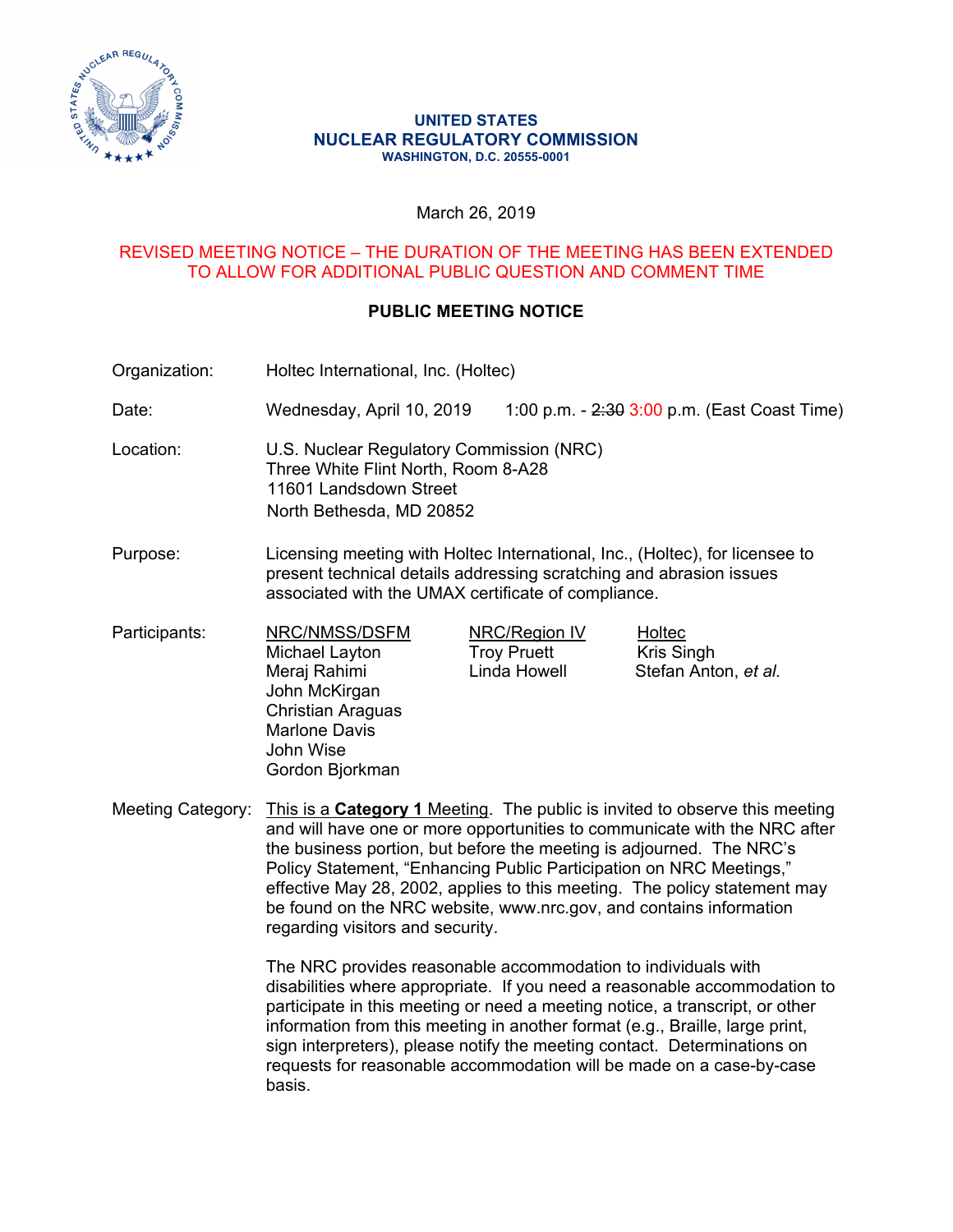| Contact:   | Richard H. Turtil (301) 415-2308, Richard.Turtil@nrc.gov                                                                                                                      |  |  |
|------------|-------------------------------------------------------------------------------------------------------------------------------------------------------------------------------|--|--|
|            | Attendance either in person or on the phone by other than those listed<br>above should be made known by Monday, April 8, 2019, by telephone or<br>email to the above contact. |  |  |
| Docket No. | 72-1040                                                                                                                                                                       |  |  |
| Enclosure: | Agenda                                                                                                                                                                        |  |  |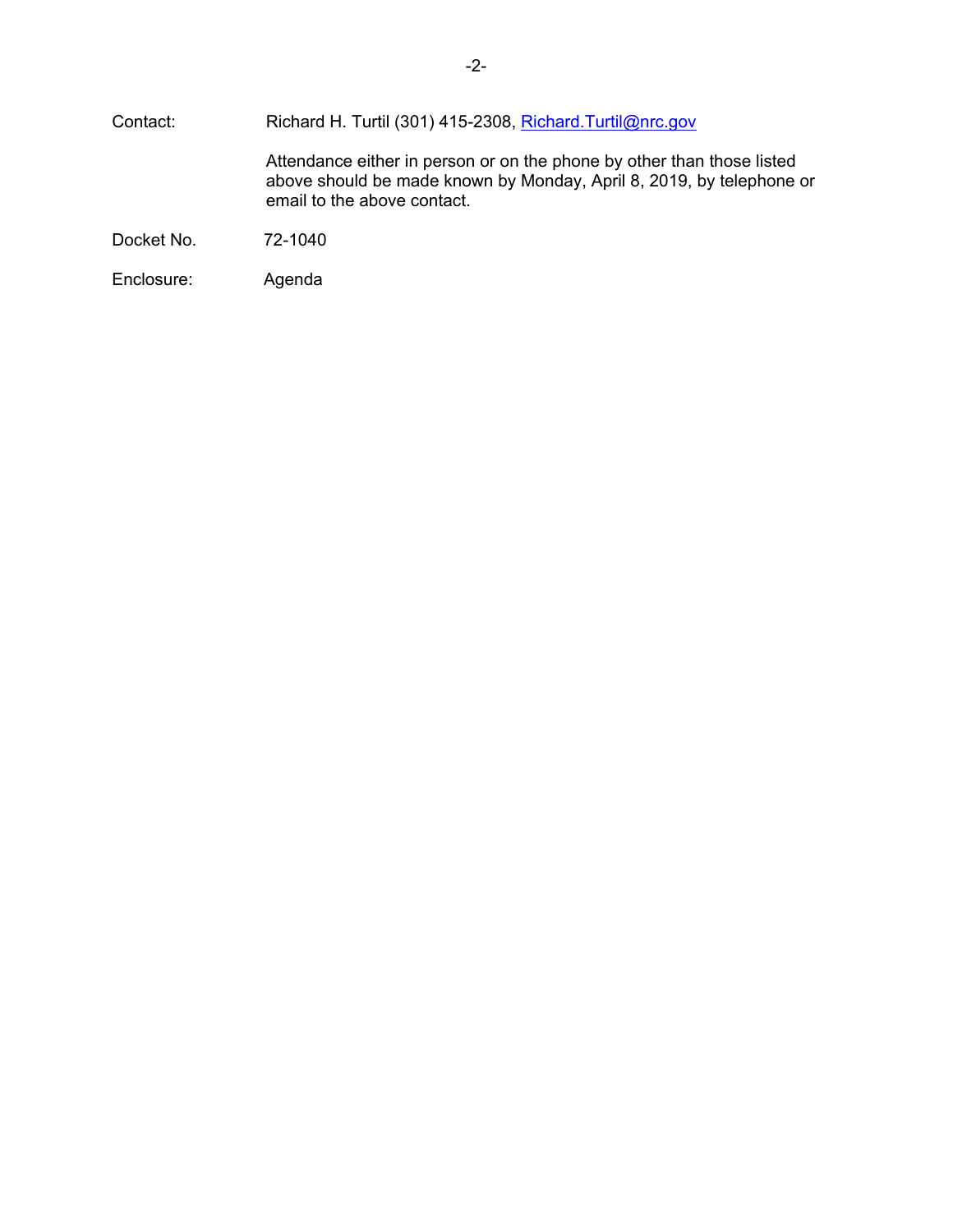# SUBJECT: APRIL 10, 2019, PUBLIC MEETING BETWEEN HOLTEC INTERNATIONAL INC. AND THE U.S. NUCLEAR REGULATORY COMMISSION

## DOCUMENT DATE: March 26, 2019

#### **DISTRIBUTION:**

SFM r/f SFM staff (email) LHowell, RIV TPruett, RIV IBerrios, NMSS DMcIntyre, OPA AMoreno, OCA MSeyoum-Seifu, NMSS

Filename: G:\SFST\San Onofre\04102019 OPEN HOLTEC meeting notice NMSS fuelloading.docx

| <b>OFFICE</b> | DSFM              | <b>DSFM</b>         | <b>DSFM</b>       |
|---------------|-------------------|---------------------|-------------------|
| <b>NAME</b>   | <b>RTurtil RT</b> | <b>WWheatley WW</b> | MLayton <b>ML</b> |
| <b>DATE</b>   | 3/21/2019         | 3/26/2019           | 3/26/2019         |

**OFFICIAL RECORD COPY**